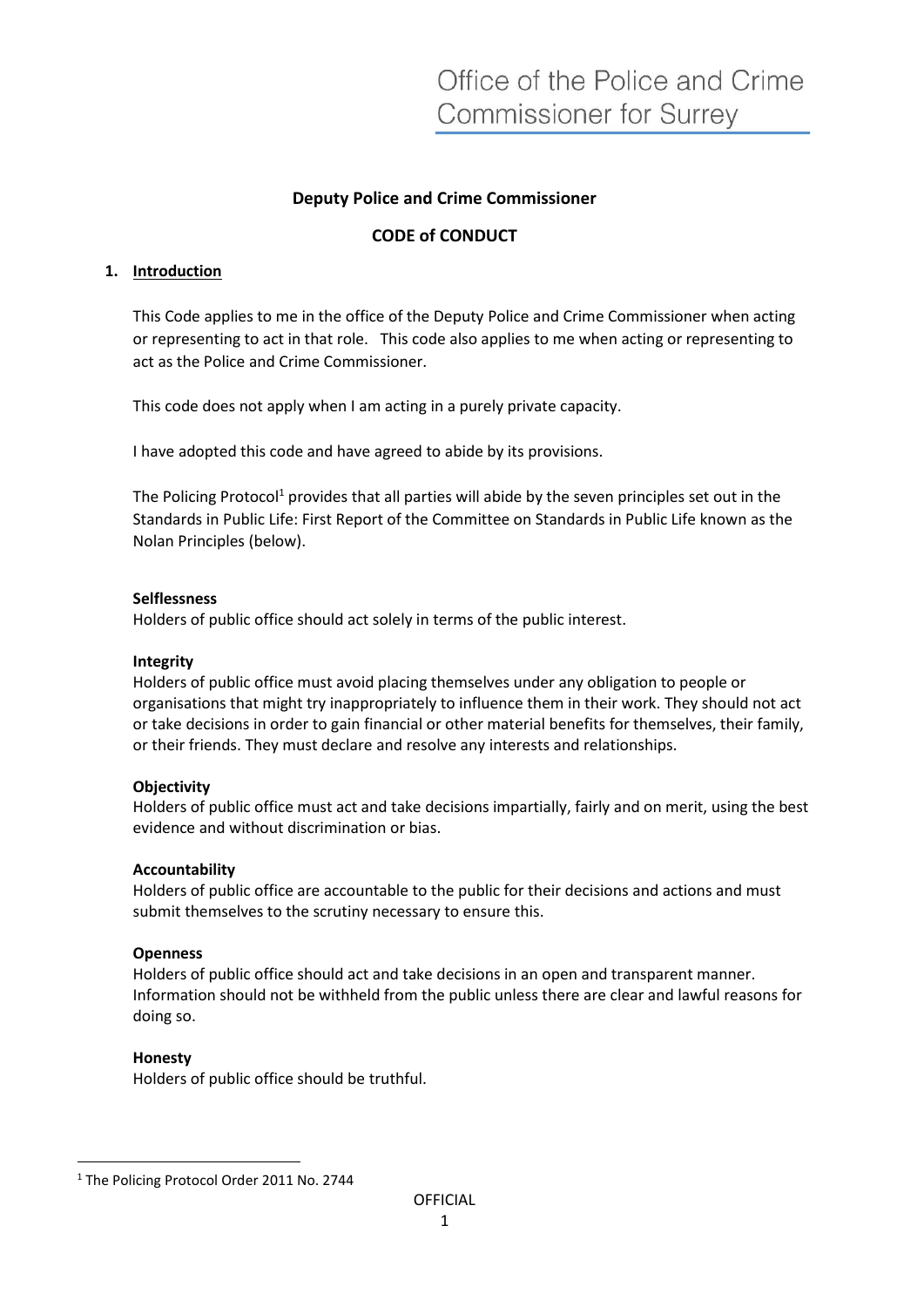## **Leadership**

Holders of public office should exhibit these principles in their own behaviour. They should actively promote and robustly support the principles and be willing to challenge poor behaviour wherever it occurs.

## **2. General Obligations**

I agree:-

- a. To treat others with dignity and respect
- b. Not to use bullying behaviour or harass any person
- c. Not to conduct myself in a manner which:
	- i. Is contrary to the policing protocol and/ or
	- ii. Could reasonably be regarded as bringing my office into disrepute

## **3. Use of Resources**

I agree:-

- a. Not to use the resources of the elected local policing body for my personal benefit or for the benefit of myself, my friends, or any other person in relation to any business interest of mine.
- b. Not to use the resources of the elected local policing body improperly for political purposes (including party political purposes).
- c. To claim expenses and allowances only in accordance with the published expenses and allowances scheme of the elected local policing body.

# **4. Register of Disclosable Interest (including those arising in relation to gifts and hospitality and those of a pecuniary nature)**

I agree:-

- a. To act solely in the public interest and in exercising the functions of my office not act to gain financial or other benefits for myself, my family, my friends, or any person in relation to any business of mine or use or attempt to use my office to confer or secure for any person, including myself, an advantage or a disadvantage.
- b. Within 28 days of taking office to enter in the register of disclosable interests maintained by the monitoring officer of the elected local policing body every disclosable interest as set out in the Schedule.
- c. Within 28 days of any change in circumstances to enter in the register of interests the changes in so far as are related to disclosable interests.
- d. If the nature of the interest is such that I and the Monitoring Officer consider that disclosure could lead to me or a person connected with me being subject to violence or intimidation, then any entry in the register should not include details of the interest but should indicate that the interest has been disclosed and is withheld by virtue of this section.

# **5. Conflicts of Interests**

In any case where the interests of exercising the functions of my office may conflict with any disclosable or other interest, which has become known to me, I shall as soon as possible declare such conflict as is required in accordance with the policing issued under Para 3 of the Election Local Policing Body (Specified Information) Order 2011 and determine whether the conflict of